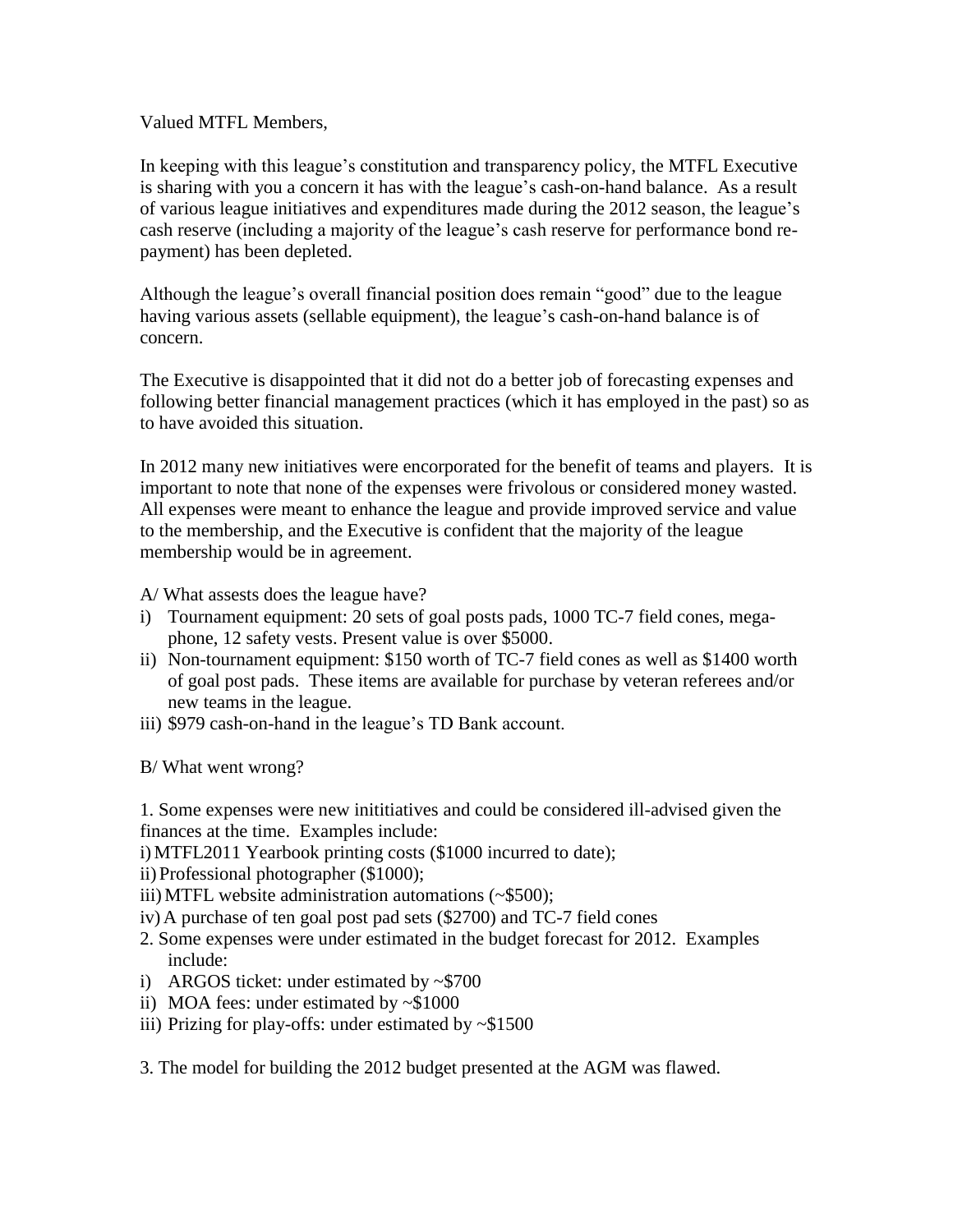- i) Most forecasting was based on a 40-team league while our league was comprised of 33 teams this year. An additional \$50 per team was required to cover this shortfall.
- ii) Our model had a "best" and "worst" case estimate for each planned expense increase. In reality, an additioinal \$50 per team was required to address standard expenses forecasted purely on league size alone.
- iii) The model had a 'best' and 'worst' case estimate for each planned expense increase. The actual estimate used was based on the 'best' estimate, whereas in hindsight, had we used the 'worst' estimate, a further \$50 would have been in the per team fee increase for the 2012 season.

Thus, instead of asking for and gaining approval for a \$150 per team fee increase (during the 2012 AGM), the Executive should have sought a \$250 increase per team to cover items i) and ii) above.

C/ What can we do to remedy this situation?

- 1. The Executive has been pursuing (now and prior to our financial situation being known), additional revenue-generating methods, including:
	- i) (present) Web space advertizing;
	- ii) (present) 2012 Year Book advertizing;
	- iii) (future) TFOnt Trillium tour (~Jun-2013 "Brampton") for which TFOnt has already indicated MTFL will be a prime candidate for hosting;
	- iv) (future) annual poker tournament (~Feb each year);
	- v) (future) annual 50/50 cash draw (~year end party each year).
- 2. The Executive is reviewing and revising estimates for all expenses planned for 2013, and is also considering if there is a need to propose an increase to team fees for 2013.

3. The Executive is hoping to increase the league size by three or four teams should field permit access/availability remain at levels similar to those during the 2012 season.

D/ How can we avoid this problem in the future?

- 1. Improve expense forecasting and projections;
- 2. Proceed based on 'worst case' rather than 'best case' projections;
- 3. Assess all expenditures that enhance the league but do not provide revenue-making opportunities;
- 4. Avoid expenses that have not been previously accounted for;
- 5. Develop and make accessible a system that shows up-to-date finances and projections;
- 6. Ensure the approval of any plan for an expense request is consistent with retaining a minimum balance in our league bank account which must cover a cash call for all performance bonds.

E/ How long will it take to remedy?

1. The good news is the situation can be remedied as quickly as the 2013 AGM.

Finally, as has been our custom, a fully accurate account of the league's finances and bank balance will be included in the 2013 AGM package to be issued in Mar. 2013.